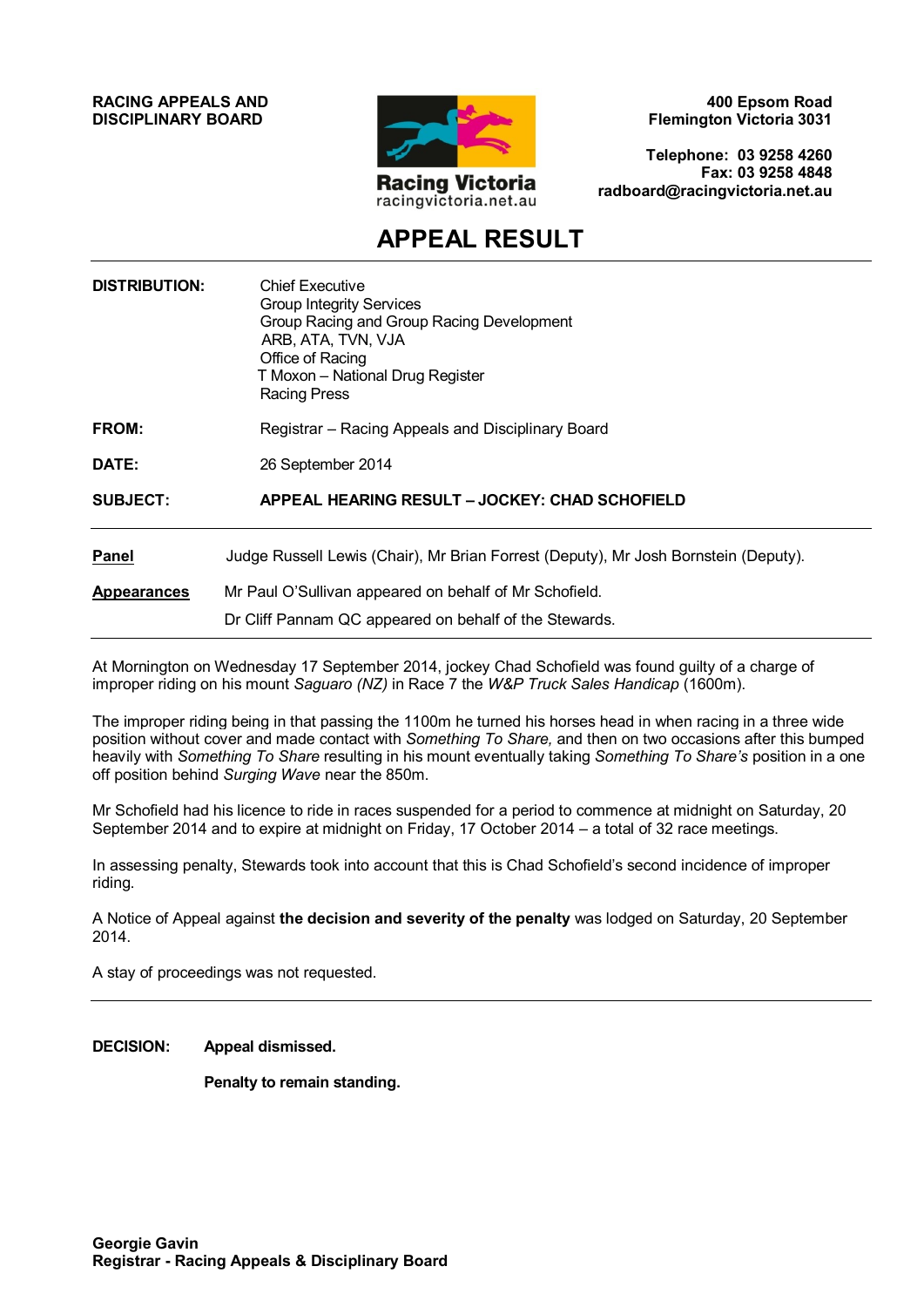# **TRANSCRIPT OF PROCEEDINGS**

### **RACING APPEALS AND DISCIPLINARY BOARD**

 $\mathcal{L}_\text{max}$  , and the contribution of the contribution of the contribution of the contribution of the contribution of the contribution of the contribution of the contribution of the contribution of the contribution of t

#### **HIS HONOUR JUDGE R.P.L. LEWIS, Chairman MR B. FORREST, Deputy Chairman MR J. BORNSTEIN, Deputy Chairman**

#### **EXTRACT OF PROCEEDINGS**

#### **DECISION**

## **JOCKEY: CHAD SCHOFIELD**

#### **MELBOURNE**

#### **FRIDAY, 26 SEPTEMBER 2014**

DR C. PANNAM QC appeared on behalf of the RVL Stewards

MR P. O'SULLIVAN appeared on behalf of the Appellant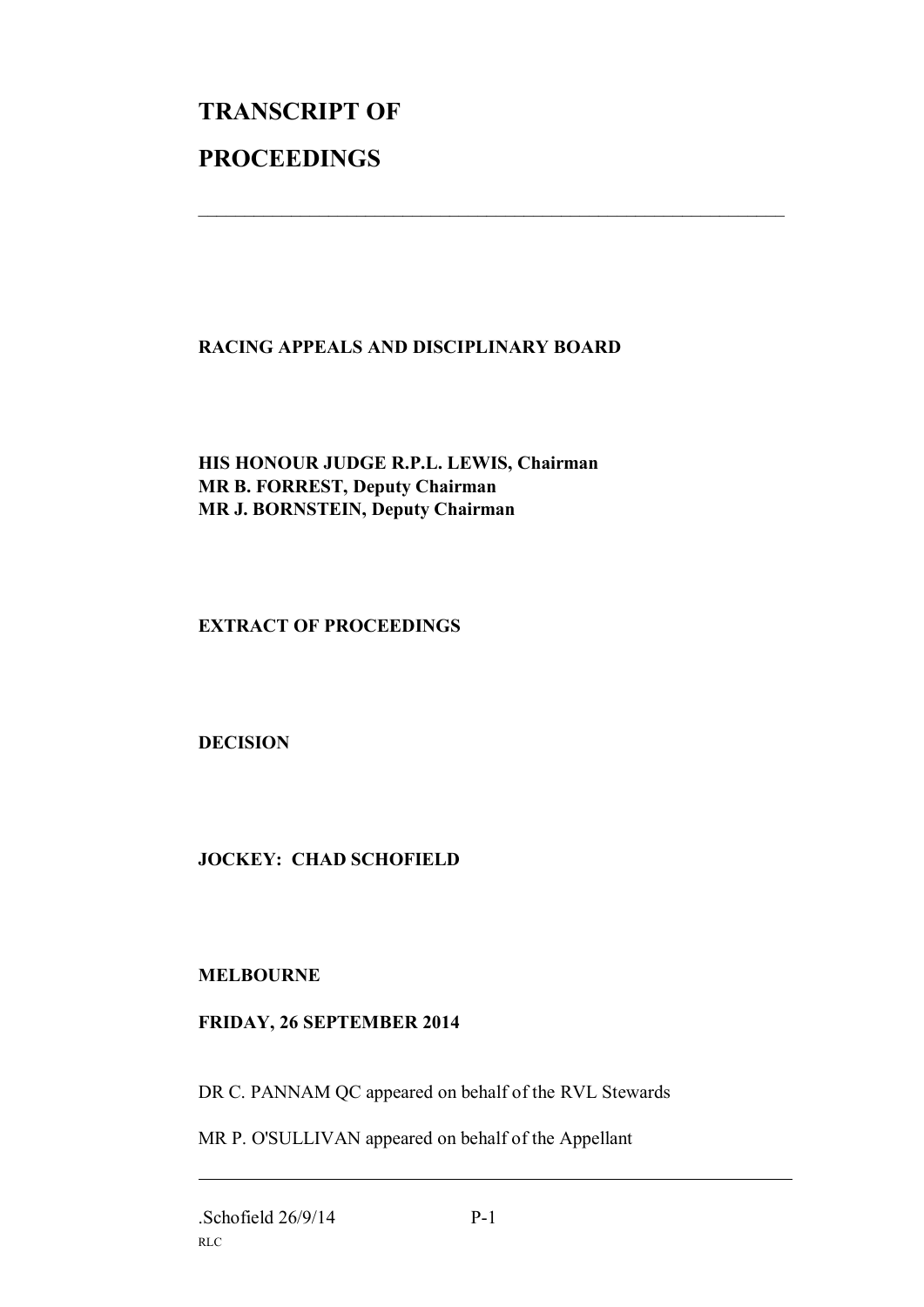CHAIRMAN: This is an appeal by jockey Chad Schofield against the decision by Stewards finding him guilty of improper riding, resulting in a suspension for a period commencing midnight on Saturday, 20 September 2014, and concluding at midnight on Friday, 17 October 2014, a total of 32 race meetings. The relevant rule under which the appellant was charged is Australian Rule of Racing 137(a):

*Any rider may be punished if in the opinion of the Stewards (a) he is guilty of careless, reckless, improper, incompetent or foul riding.*

The particulars of the charge were as follows: at Mornington on Wednesday, 17 September 2014, Chad Schofield, the rider of Saguaro, when passing the 1100-metre mark, turned his mount's head in when racing in a three-wide position without cover and made contact with Something To Share, ridden by Michelle Payne, and then on two occasions thereafter, bumped heavily with Something To Share, resulting in his mount eventually taking up Something To Share's position in a one-off position behind Surging Wave near the 850-metre mark.

The initial question in this appeal is whether the Stewards have satisfied the Board that the appellant's riding was improper, rather than an example of competitive riding. The standard of proof is that laid down in the well-known case of Briginshaw v Briginshaw, that is, the Board must be comfortably satisfied that the charge has been proved, taking into account inter alia the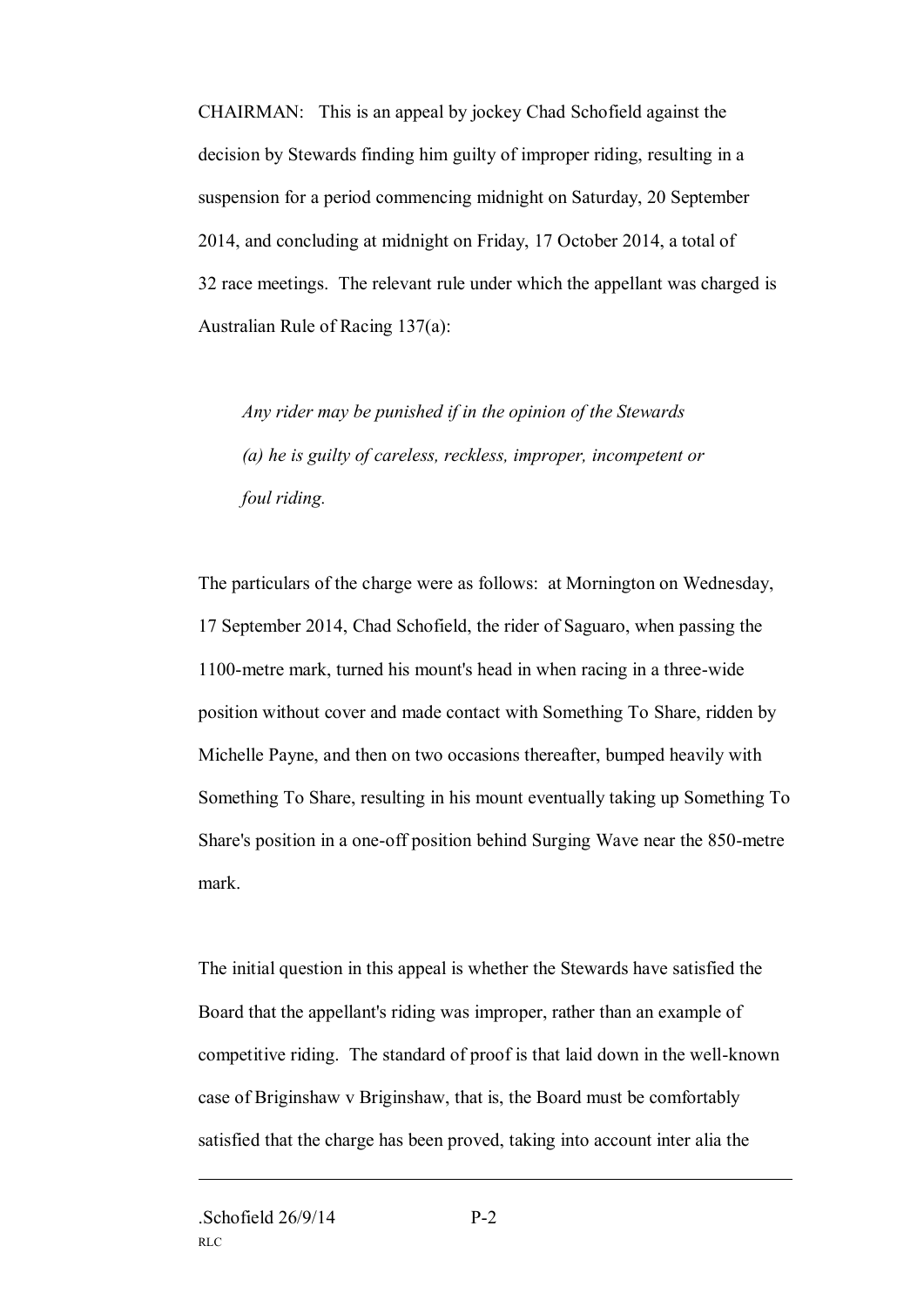gravity of the charge and the consequences which flow from the conviction.

There is no definition of "improper riding" in the Rules of Racing. However, the Board accepts Dr Pannam's characterisation that it involves an element of deliberate or intentional conduct which creates danger or potential for danger.

The Stewards took the view that in all the circumstances, the appellant's riding took him outside the boundaries of competitive riding and represented an egregious example of improper riding.

The appellant argues that what he did was simply an example of competitive riding involving himself and an experienced rider, Ms Payne, who he has alleged for the first time today was partly responsible for the first bump and fully responsible for the second bump.

It is clear that the Rules of Racing as they apply to riders are primarily about safety. They are not penal. The safety of horse and rider in the conduct of racing is paramount. Riders have an obligation to observe the rules of safety which include not to interfere with the right of another horse to its running, as well as the rules under which they ride and are licensed.

The standard of care is that of a rider of reasonable competence, skill and ability. Whether a rider rides improperly will depend upon the extent to which that rider departs from the standard of care imposed on him.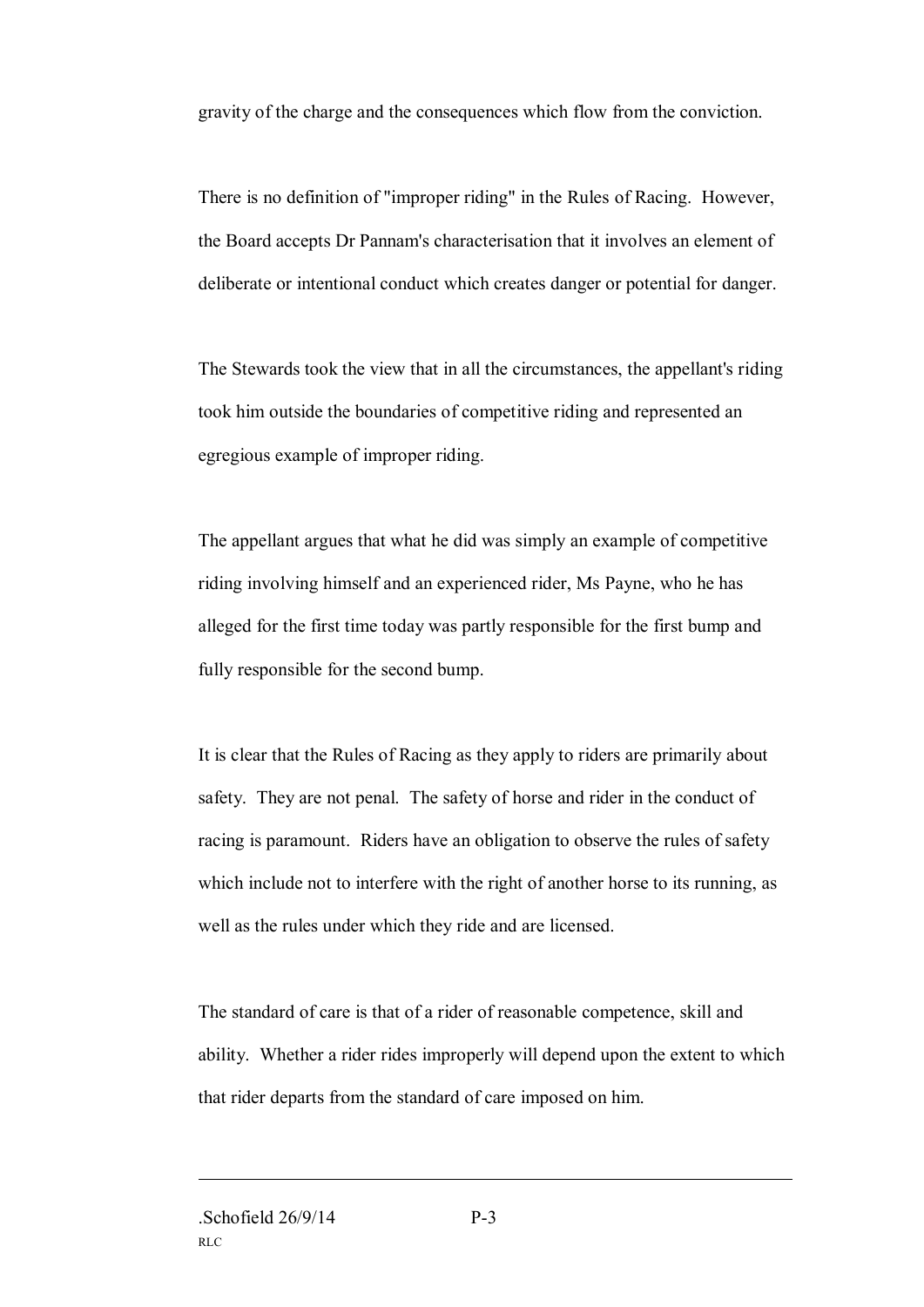The question of whether a ride is improper will be answered by an examination of and an evaluation of all the circumstances of the case. In this case, the circumstances would include such matters as the point of the race where the incident or incidents occurred, the relative positions of horses involved, the nature and extent of the acts of interference, the appellant's state of mind and the consequences which flowed and/or the potential consequences which may have flowed from the appellant's actions.

Mornington is a tight turning track. The race was run over 1600 metres. The start is from a chute and joins the course proper about the 1500-metre mark. There is then a straight run until just past the 1200, when the turn commences and continues until the top of the straight. Accordingly, should a horse be caught three wide without cover as the field negotiates the 1200-metre turn, it is normally disadvantageous and detrimental to his chances. Chad Schofield found himself in such a position. As he approached the 1100 metres, he was caught three wide outside Michelle Payne's mount which was racing one off the rails, that is, in the two-wide position. She was riding to instructions. There was no horse immediately to her inside.

Schofield was faced with a dilemma. If he went forward, he would probably have made his run too soon and probably would still be caught wide. If he went back, he would lose ground and still not be able to get in to obtain cover. He decided to put pressure on Payne's mount, expecting, at least hoping, that she would concede and take up a position on the rails, thereby enabling Schofield to take up a two-wide position with cover.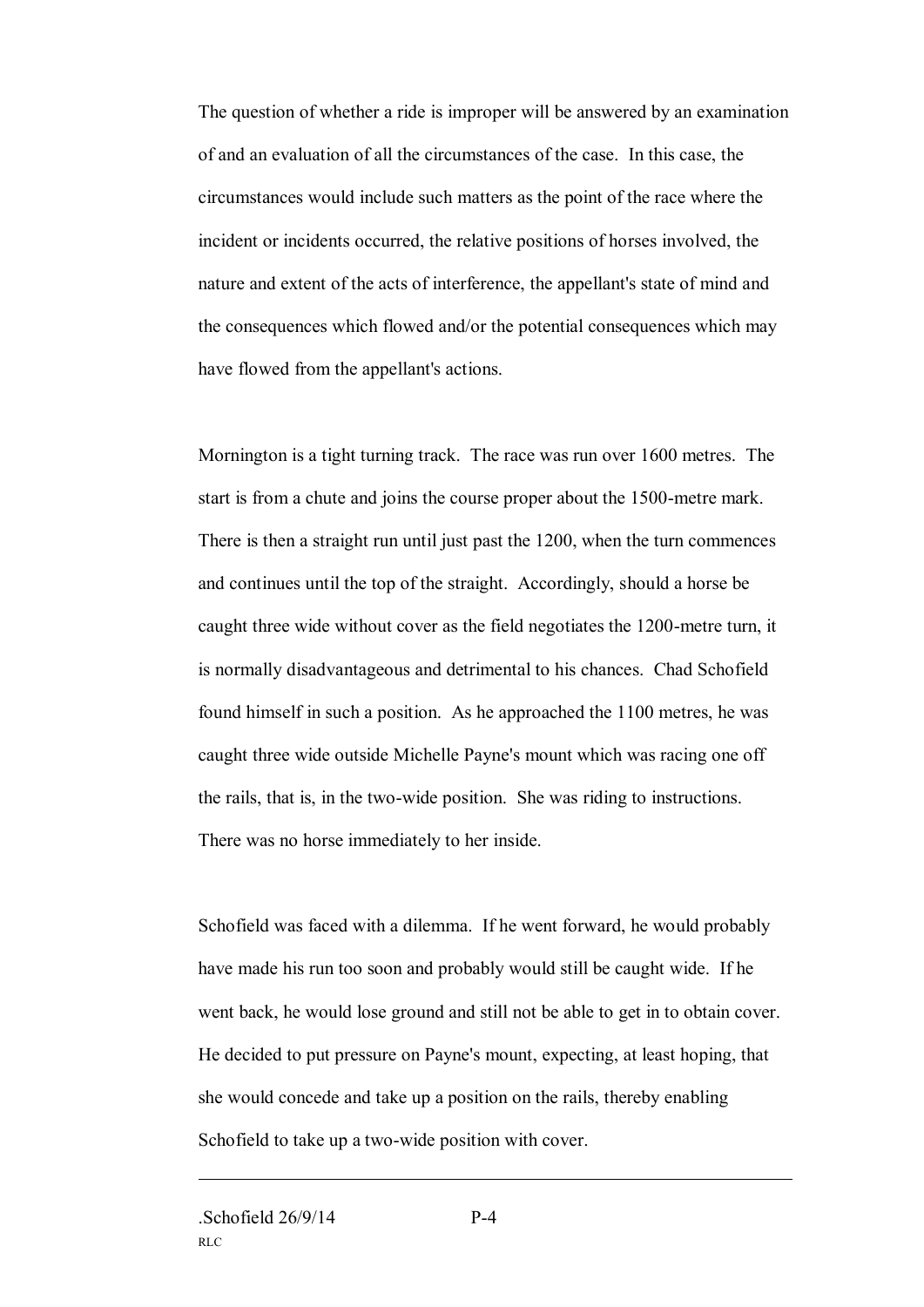Initially, Payne had other ideas and held her position. It became obvious to Schofield that to achieve his objective, he had to put more pressure on Payne's mount. Accordingly, he turned his mount's head in and it remained turned in until it made contact with Payne's mount in the form of a bump. The extent to which he turned his mount's head in and the degree of contact involved is in dispute. Shortly after the first bump, Schofield's mount again bumped Payne's mount.

Schofield said in relation to the first bump that Payne came out to meet him, he, Schofield, believing that he was then in a one-off position behind Noonan. As to the second bump, Schofield said that he was in the one-off position and Payne, by now on the fence, sought to recover her one-off position. That is, Schofield put the blame for the cause of the second bump squarely on Payne. Schofield at all times denied that the horses' heads made contact.

#### **Conclusions**

As conceded by Mr O'Sullivan, the best evidence in this case is the vision which was shown. In the Board's opinion, the films clearly show that the horses' heads made contact. The Board finds that approaching the 1100 metres, Schofield rolled up beside Payne's mount and applied pressure to her mount by turning his mount's head in. He maintained that pressure over the next 200 metres. When the horses first made contact, Schofield's mount was racing three wide. Schofield persisted in applying pressure until Payne was